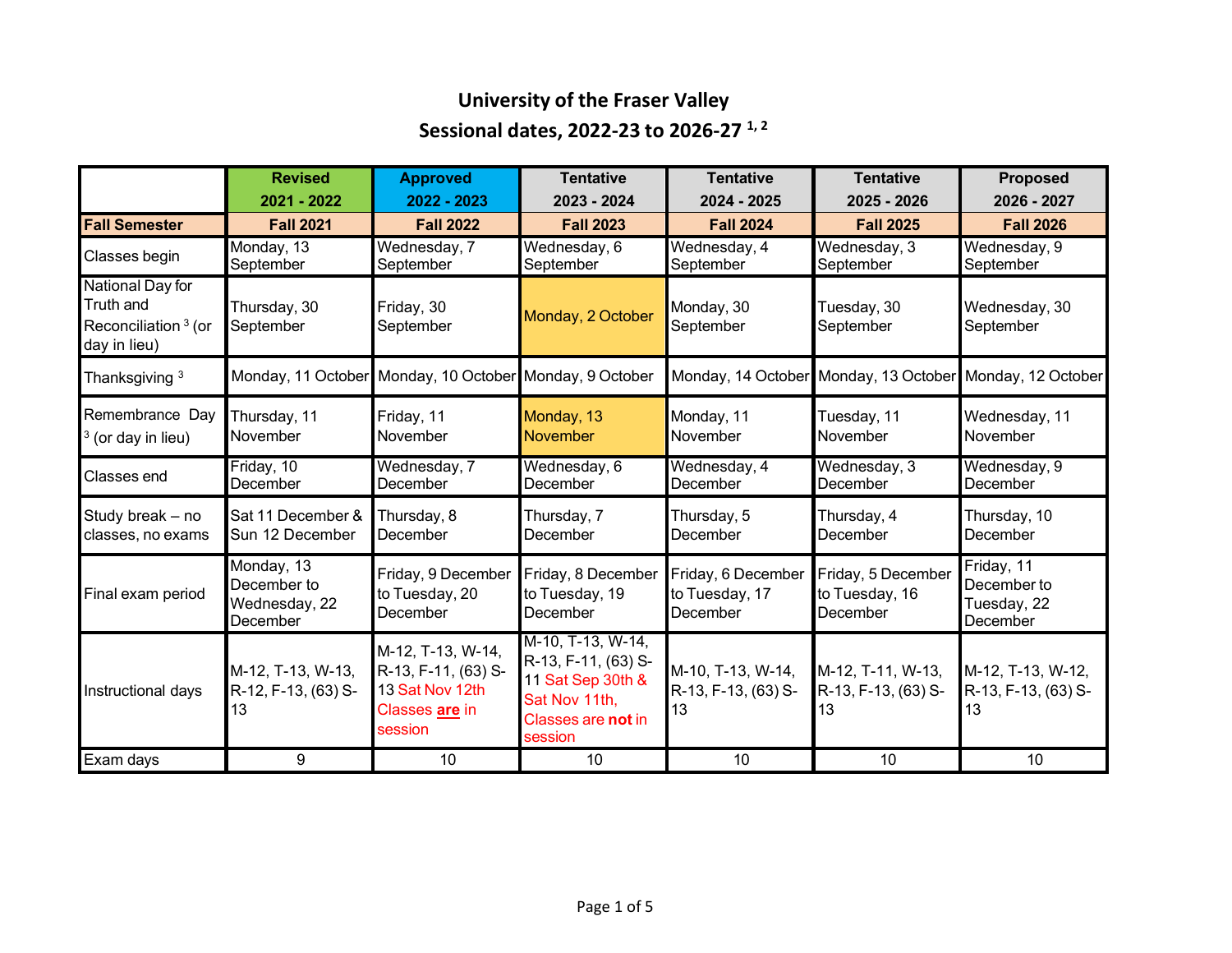# **University of the Fraser Valley Sessional dates, 2022-23 to 2026-27 1, <sup>2</sup>**

|                                       | <b>Revised</b>                                   | <b>Approved</b>                                                                            | <b>Tentative</b>                                 | <b>Tentative</b>                                 | <b>Tentative</b>                                             | <b>Proposed</b>                                  |
|---------------------------------------|--------------------------------------------------|--------------------------------------------------------------------------------------------|--------------------------------------------------|--------------------------------------------------|--------------------------------------------------------------|--------------------------------------------------|
| <b>Winter Semester</b>                | Winter 2022                                      | Winter 2023                                                                                | Winter 2024 <sup>4</sup>                         | Winter 2025                                      | Winter 2026                                                  | Winter 2027                                      |
| Classes begin                         | Monday, 10 January                               | Wednesday, 4<br>January                                                                    | Wednesday, 3<br>January                          | Monday, 6 January                                | Monday, 5 January                                            | Tuesday, 5 January                               |
| Family Day 3                          | Monday, 21<br>February                           | Monday, 20<br>February                                                                     | Monday, 19<br>February                           | Monday, 17<br>February                           | Monday, 16<br>February                                       | Monday, 15<br>February                           |
| <b>Reading Week</b>                   | Sunday, 20<br>February to Sunday,<br>27 February | Sunday, 19<br>February to Sunday,<br>26 February                                           | Sunday, 18<br>February to Sunday,<br>25 February | Sunday, 16<br>February to Sunday,<br>23 February | Sunday, 15<br>February to Sunday,<br>22 February             | Sunday, 14<br>February to Sunday,<br>21 February |
| Easter $3 - no$<br>classes            |                                                  | Friday, 7 April to<br>Monday, 10 April                                                     | Friday, 29 March to<br>Monday, 1 April           |                                                  | Friday, 3 April to<br>Monday, 6 April                        | Friday, 26 March to<br>Monday, 29 March          |
| <b>Classes End</b>                    | Thursday, 14 April                               | Tuesday, 11 April                                                                          | Tuesday, 9 April                                 | Friday, 11 April                                 | Friday, 12 April                                             | Monday, 12 April                                 |
| Study Break - no<br>classes, no exams | Friday, 15 April to<br>Monday, 18 April          | Wednesday, 12<br>April                                                                     | Wednesday, 10<br>April                           | Sunday 13 April                                  | Saturday, 12 April & Saturday, 11 April &<br>Sunday 12 April | Tuesday, 13 April                                |
| <b>Exam Period</b>                    | Tuesday, 19 April to<br>Wednesday, 27<br>April   | Thursday, 13 April<br>to Monday, 24 April                                                  | Thursday, 11 April<br>to Monday, 22 April        | Monday, 14 April to<br>Monday, 28 April          | Monday, 13 April to<br>Thursday, 23 April                    | Wednesday, 14<br>April to Saturday, 24<br>April  |
| Easter $3 -$ no exams                 | Friday, 15 April to<br>Monday, 18 April          |                                                                                            |                                                  | Friday, 18 April to<br>Monday, 21 April          |                                                              |                                                  |
| Instructional days                    | M-13, T-13, W-13,<br>R-13, F-12, (64) S-<br>12   | M-12, T-13, W-13,<br>R-13, F-12, (63) S-<br>12 Sat Apr 8,<br>Classes are not in<br>session | M-12, T-13, W-13,<br>R-13, F-12, (63) S-<br>12   | M-13, T-13, W-13,<br>R-13, F-13, (65) S-<br>12   | M-12, T-13, W-13,<br>R-13, F-12, (63) S-<br>12               | M-12, T-13, W-13,<br>R-13, F-12, (63) S-<br>12   |
| Exam days                             | 8                                                | 10                                                                                         | 10                                               | 10                                               | 10                                                           | 10                                               |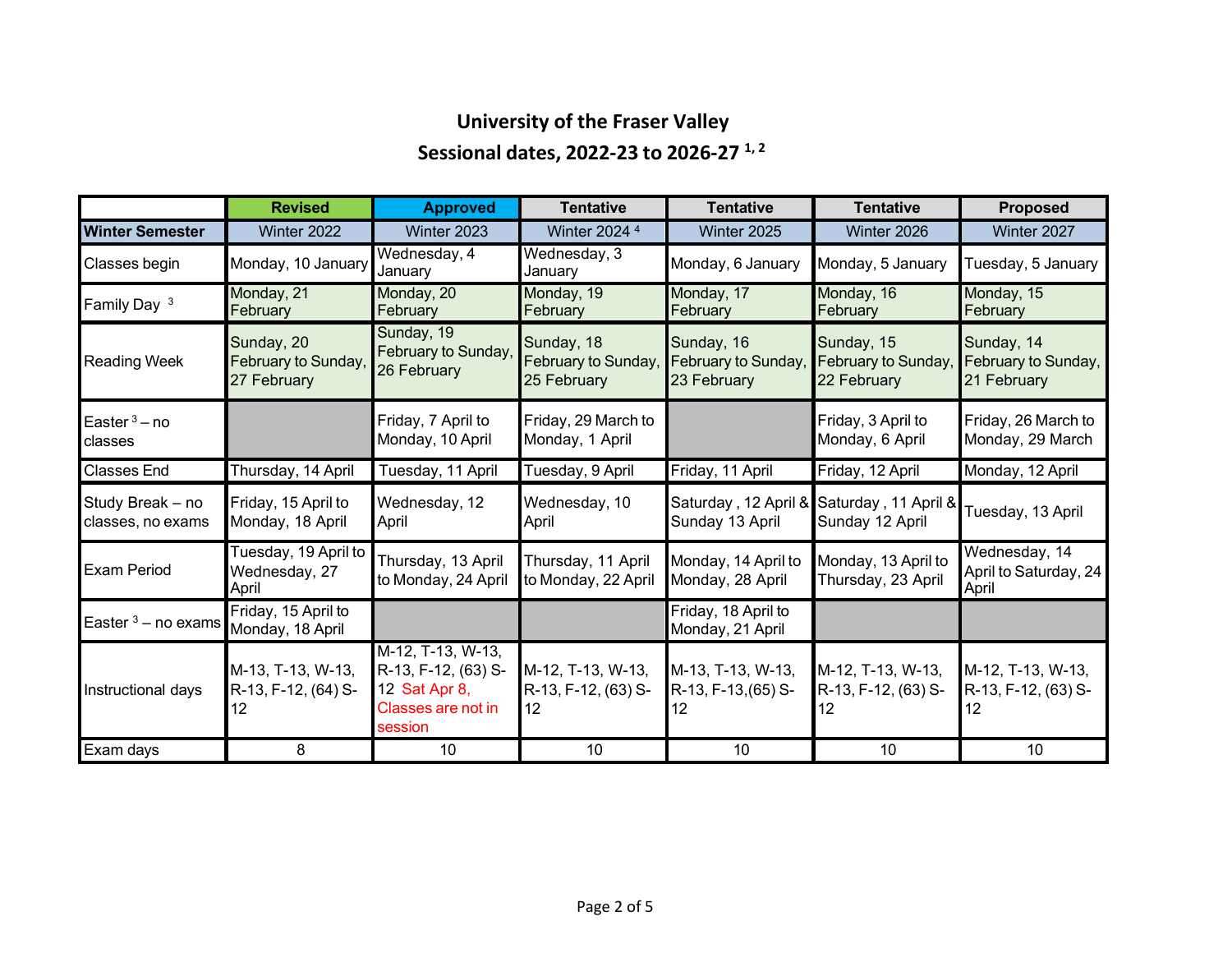### **University of the Fraser Valley Sessional dates, 2022-23 to 2026-27 1, <sup>2</sup> Full Summer Semester**

|                                                          | <b>Approved</b>                                 | <b>Approved</b>                                                                         | Tentative                                       | <b>Tentative</b>                                | <b>Tentative</b>                                | <b>Proposed</b>                                 |
|----------------------------------------------------------|-------------------------------------------------|-----------------------------------------------------------------------------------------|-------------------------------------------------|-------------------------------------------------|-------------------------------------------------|-------------------------------------------------|
| <b>Summer Semester,</b><br><b>Full Session</b>           | Summer 2022                                     | Summer 2023                                                                             | Summer 2024                                     | Summer 2025                                     | Summer 2026                                     | Summer 2027                                     |
| Classes begin                                            | Monday, 2 May                                   | Monday, 8 May                                                                           | Monday, 6 May                                   | Monday, 5 May                                   | Monday, 4 May                                   | Monday, May 3                                   |
| Victoria Day <sup>3</sup>                                | Monday, 23 May                                  | Monday, 22 May                                                                          | Monday, 20 May                                  | Monday, 19 May                                  | Monday, 18 May                                  | Monday, 24 May                                  |
| Convocation <sup>3</sup><br>Classes remain in<br>session | June, 14 and 15                                 | Second week of<br>June                                                                  | Second week of<br>June                          | First week of June                              | First week of June                              | First week of June                              |
| Canada Day <sup>3</sup> (or<br>day in lieu)              | Friday, 1 July                                  | Monday, 3 July                                                                          | Monday, 1 July                                  | Tuesday, 1 July                                 | Wednesday, 1 July                               | Thursday, 1 July                                |
| Classes end                                              | Saturday, 30 July                               | Friday, 4 August                                                                        | Saturday, 3 August                              | Saturday, 2 August                              | Saturday, 1 August                              | Saturday, 31 July                               |
| B.C. Day $3$                                             | Monday, 1 August                                | Monday, 7 August                                                                        | Monday, 5 August                                | Monday, 4 August                                | Monday, 3 August                                | Monday, 2 August                                |
| Study break - no<br>classes, no exams                    | Monday, 1 August                                | Monday, 7 August                                                                        | Monday, 5 August                                | Monday, 4 August                                | Monday, 3 August                                | Monday, 2 August                                |
| <b>Exam Period</b>                                       | Tuesday, 2 August<br>to Wednesday, 10<br>August | Tuesday, 8 August<br>to Wednesday, 16<br>August                                         | Tuesday, 6 August<br>to Wednesday, 14<br>August | Tuesday, 5 August<br>to Wednesday, 13<br>August | Tuesday, 4 August<br>to Wednesday, 12<br>August | Tuesday, 3 August<br>to Wednesday, 11<br>August |
| Instructional days                                       | M-12, T-13, W-13,<br>R-13, F-12, (63) S-<br>13  | M-11, T-13, W-13,<br>R-13, F-13, (63) S-<br>11 Sat 1 July,<br>classes not in<br>session | M-11, T-13, W-13,<br>R-14, F-14, (62) S-<br>13  | M-12, T-12, W-13,<br>R-13, F-13, (63) S-<br>13  | M-12, T-13, W-12,<br>R-13, F-13, (63) S-<br>13  | M-12, T-13, W-13,<br>R-12, F-13, (63) S-<br>13  |
| Exam days                                                | 8                                               | 8                                                                                       | 8                                               | 8                                               | 8                                               | 8                                               |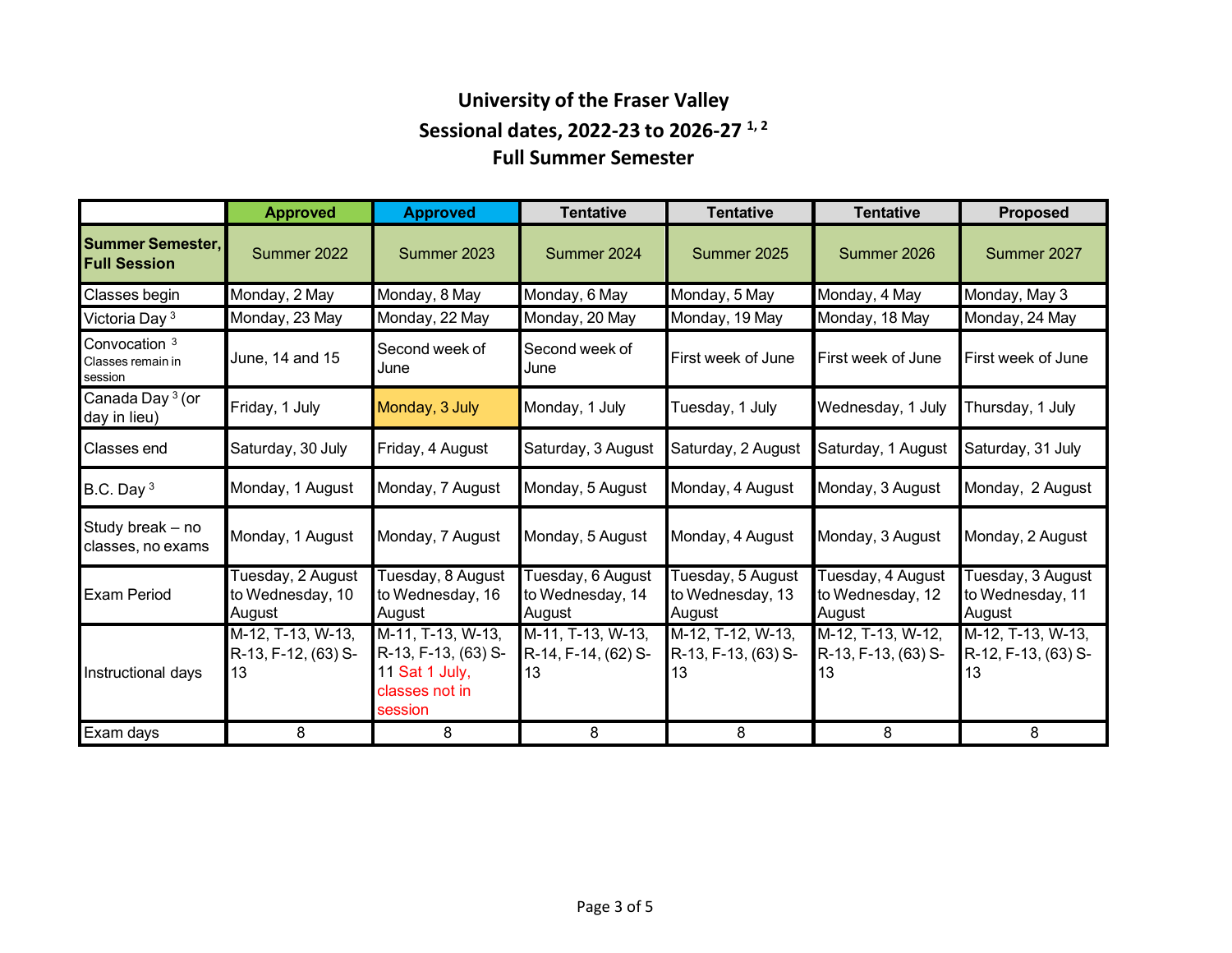## **University of the Fraser Valley Sessional dates, 2022-23 to 2026-27 1, <sup>2</sup> Early Session**

|                                                 | <b>Approved</b>                       | <b>Approved</b>                         | Tentative                              | Tentative                              | Tentative                               | <b>Proposed</b>                         |
|-------------------------------------------------|---------------------------------------|-----------------------------------------|----------------------------------------|----------------------------------------|-----------------------------------------|-----------------------------------------|
| <b>Summer Semester,</b><br><b>Early Session</b> | 2022                                  | 2023                                    | 2024                                   | 2025                                   | 2026                                    | 2027                                    |
| Classes begin                                   | Monday, 2 May                         | Monday, 8 May                           | Monday, 6 May                          | Monday, 5 May                          | Monday, 4 May                           | Monday, 3 May                           |
| Victoria Day <sup>3</sup>                       | Monday, 23 May                        | Monday, 22 May                          | Monday, 20 May                         | Monday, 19 May                         | Monday, 18 May                          | Monday, 24 May                          |
| Convocation 3<br>Classes remain in<br>session   | June, 14 and 15                       | Second week of<br>June                  | Second week of<br>June                 | First week of June                     | First week of June                      | First week of June                      |
| <b>Classes End</b>                              | Saturday, 18 June                     | Tuesday, 20 June                        | Saturday, 22 June                      | Saturday, 21 June                      | Saturday, 20 June                       | Saturday, 19 June                       |
| Study Break - no<br>classes, no exams           | Monday 20 June                        | Wednesday, 21<br>June                   | Monday, 19 June                        | Monday, 23 June                        | Sunday, 21 June                         | Sunday, 20 June                         |
| <b>Final Exam Period</b>                        | Tuesday, 21 June to<br>Friday 24 June | Thursday, 22 June<br>to Monday, 26 June | Tuesday, 20 June to<br>Friday, 23 June | Tuesday, 24 June to<br>Friday, 27 June | Monday, 22 June to<br>Thursday, 25 June | Monday, 21 June to<br>Thursday, 24 June |
| Instructional days                              | M-6, T-7, W-7, R-7,<br>F-7, (34) S-7  | M-6, T-7, W-6, R-6,<br>$F-6$ , (31) S-6 | M-6, T-7, W-7, R-7,<br>F-7, (34) S-7   | M-6, T-7, W-7, R-7,<br>F-7, (34) S-7   | M-6, T-7, W-7, R-7,<br>F-7, (34) S-7    | M-6, T-7, W-7, R-7,<br>F-7, (34) S-7    |
| Exam days                                       |                                       |                                         |                                        |                                        |                                         |                                         |